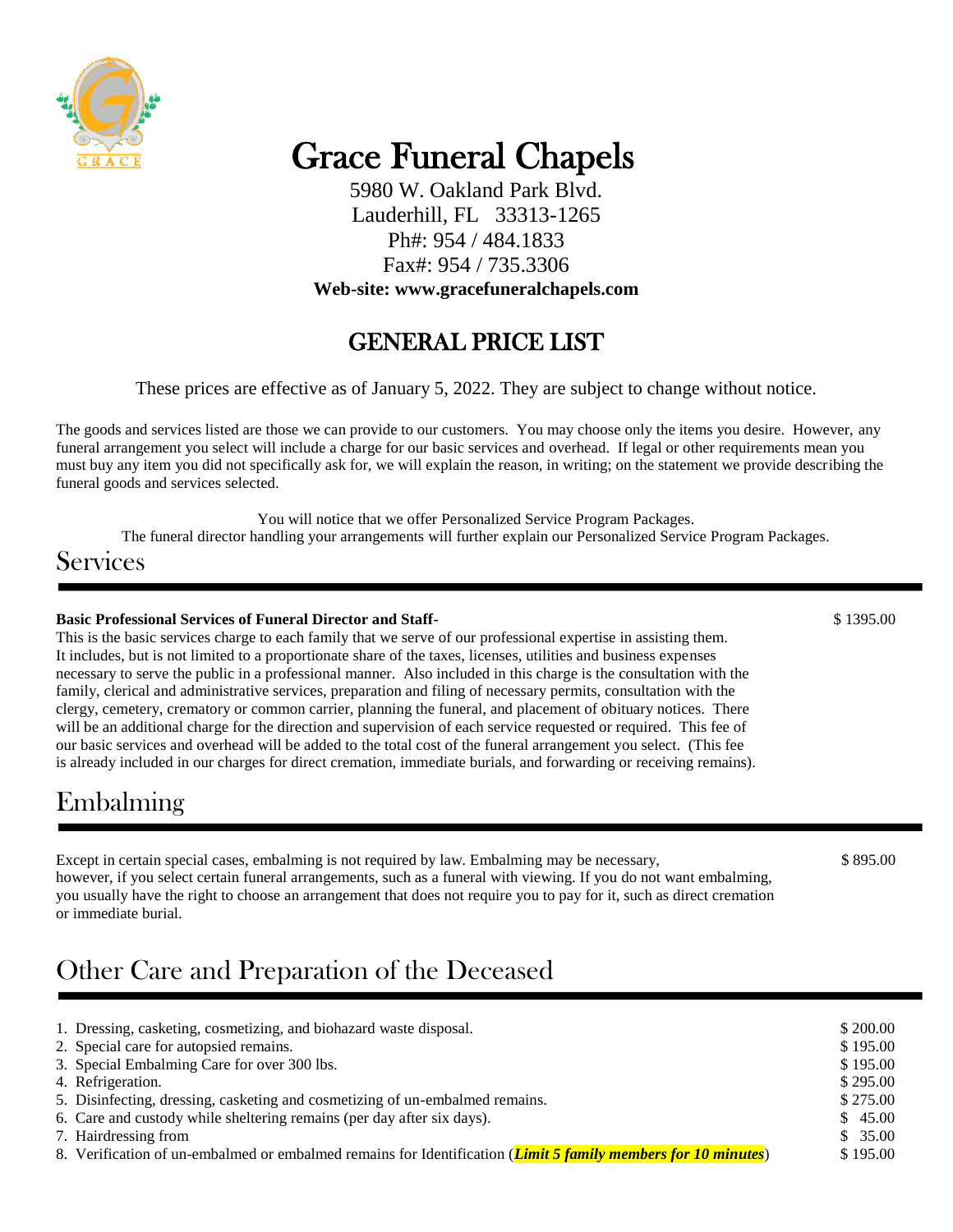### Directing, Staff Services, Facilities and Equipment

| Use of facilities, staff and equipment for visitation periods up to four hours in a repose room the day prior to service.       | \$395.00 |
|---------------------------------------------------------------------------------------------------------------------------------|----------|
| Use of facilities, staff and equipment for visitation periods up to four hours in funeral home chapel the day prior to service. | \$525.00 |
| Use of staff and equipment for visitation at another facility. ( <i>Until 8:30 pm</i> )                                         | \$395.00 |
| Use of facilities, staff and equipment for funeral ceremony conducted in a repose room.                                         | \$295.00 |
| Use of facilities, staff and equipment for funeral ceremony conducted in our funeral home chapel (not to exceed two hours).     | \$395.00 |
| Use of staff and equipment for funeral ceremony conducted at church (not to exceed two hours).                                  | \$395.00 |
| Use of staff and equipment for graveside service (when provided outside 125-mile radius \$395.00).                              | \$295.00 |
| Use of facilities, staff and equipment for memorial services (not to exceed two hours).                                         | \$395.00 |
| Use of facilities, staff and equipment for limited viewing at our funeral home or another facility (not to exceed one hour).    | \$195.00 |
| <b>Additional Service charges in addition to use of facility, staff and equipment fees:</b>                                     |          |
| Use of facilities, staff and/or equipment for visitation and/or funeral ceremony conducted on a Saturday after 4:00 pm          | \$395.00 |
| Use of facilities, staff and/or equipment for visitation and/or funeral ceremony conducted on a Sunday.                         | \$425.00 |
| Use of facilities, staff and/or equipment for visitation and/or funeral ceremony conducted on a Sunday after 4:00 pm.           | \$575.00 |
| Use of facilities, staff and equipment for memorial services (up to two hours) after 4:00 pm.                                   | \$375.00 |

Traditional after hour visitation (*per hour prior to 8:00 am & after 9:00 pm until 10:00 p.m*.). \$ 395.00

### Transportation

| Removal and transfer of deceased from place of death to funeral home facilities.                              | \$395.00          |
|---------------------------------------------------------------------------------------------------------------|-------------------|
| Use of funeral coach and driver. (3 hours, \$100.00 each additional hr. or portion thereof.)                  | \$395.00          |
| Use of limousine and driver. Range \$355 to \$850 (3 hours, \$100.00 each additional hr. or portion thereof.) | \$395.00          |
| Flower vehicle and driver.                                                                                    | \$95.00           |
| Service vehicle and driver.                                                                                   | \$195.00          |
| Transfer remains to airport (Miami International and Fort Lauderdale International).                          | \$395.00          |
| Transportation beyond 35-mile radius of funeral home facility one-way per mile.                               | $\frac{\$}{3.75}$ |
| Additional mileage and tolls to Florida National Cemetery in Bushnell, Florida (use of hearse not included).  | \$895.00          |

### Merchandise

We offer many different styles and price ranges of caskets, and outer burial containers from which to select. Since many caskets are similar in appearance they may differ greatly in quality and construction, we offer the following information in order to assist you in making and informed decision. A complete list of the caskets, crematable caskets, alternative containers, rental caskets, outer burial containers, urns and other merchandise offered will be provided with this general price list.

**GASKETED**- Designed by the manufacturer to resist the entrance of air, water and other outside elements. They may be constructed or lined by varying gauges of steel, copper, bronze, or plastics.

**NON-GASKETED-** Not designed by the manufacturer to resist the entrance of air, water and other outside elements. They may be constructed of steel, copper, bronze, hardwood, or wood products covered with fabric or veneers.

Casket selections range from **\$ 1,295.00** to **\$ 7, 595.00** (A complete price list will be provided at the Funeral Home).

Crematable casket selections range from start **\$ 1, 695** (A complete price list will be provided at the Funeral Home).

Alternative container **\$ 75.00** (A complete price list will be provided at the Funeral Home).

Rental casket selections range from **\$ 650.00** to **\$ 900.00** (A complete price list will be provided at the Funeral Home).

Outer burial containers selections range from **\$ 795** to **\$ 2,950.00** (A complete price list will be provided at the Funeral Home).

Urns Selections range from **\$95.00** to **\$795.00** (A complete price list will be provided at the Funeral Home).

(Other caskets, crematable caskets, alternative containers, rental caskets, outer burial containers, urn selections and other merchandise are available on special order).

*Keepsakes and Keepsake Jewelry \$75.00 +*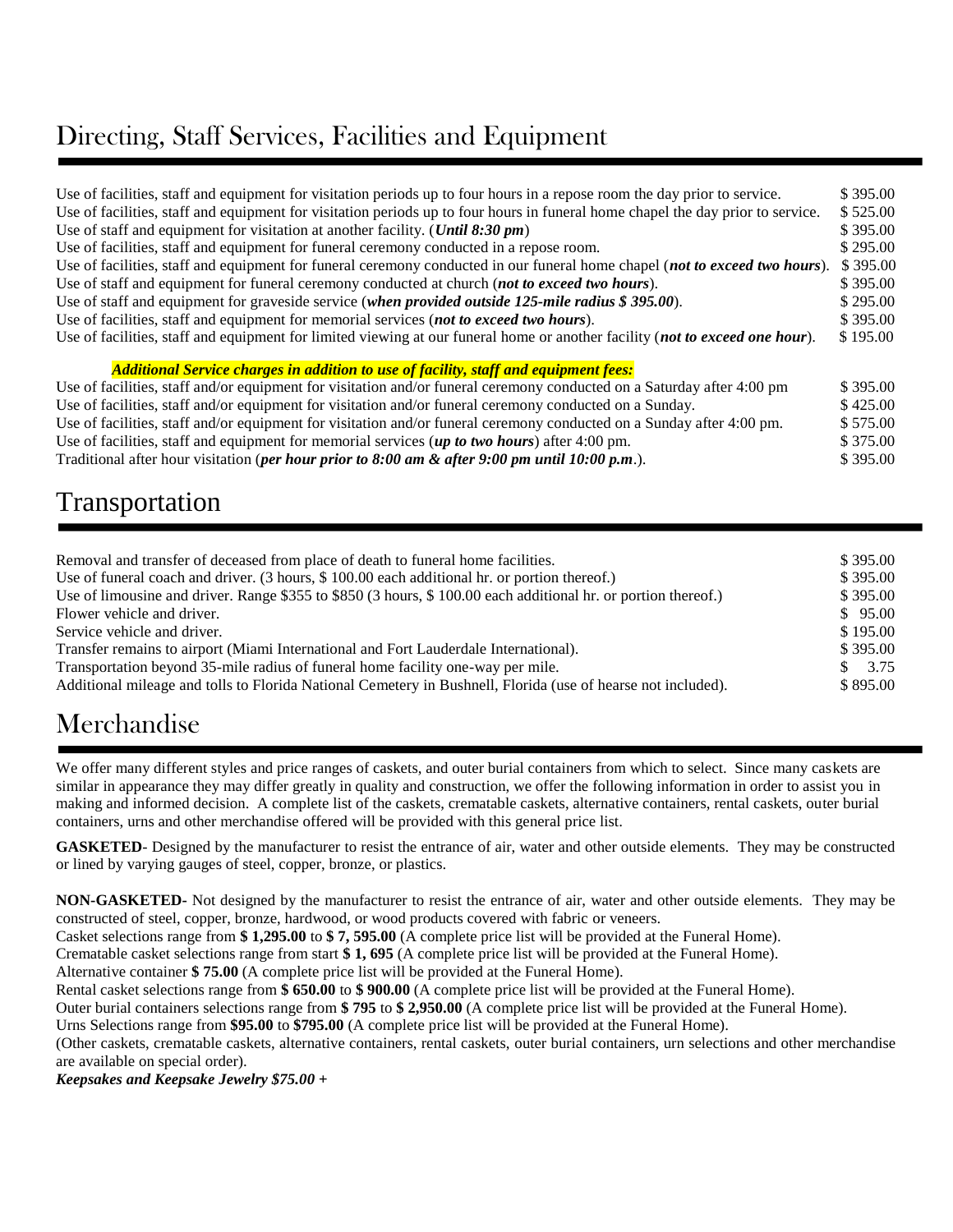# Other Merchandise and Supplemental Services

| 1. Cremation process for the Crematory                                                                               | \$325.00               |
|----------------------------------------------------------------------------------------------------------------------|------------------------|
| 2. Cremation of a Crematable Casket                                                                                  | \$200.00               |
| 3. Rush cremation process, in addition to cremation process fee (Excluding Saturdays & Sundays)                      | \$150.00               |
| 4. Outer burial containers for cremation urns range from                                                             | \$195.00               |
| 5. Verification of remains for the Crematory                                                                         | \$375.00               |
| 6. Scattering of cremains at sea ( <i>Without Family Present</i> ).                                                  | \$125.00               |
| 7. Mailing & Handling of cremated remains (not in an urn) (U.S. Mail Only)                                           | \$130.00               |
| 8. Engraving for cremation urns range from                                                                           | \$65.00                |
| 9. Memorial register books range from                                                                                | 35.00<br>S.            |
| 10. Prayer cards (each 100 or portion thereof)                                                                       | 55.00<br>S.            |
| 11. Memorial Folders in color (each 100 or portion thereof)                                                          | \$125.00               |
| 12. Service Folders one color picture basic paper and layout from (each 100 or portion thereof)                      | \$295.00               |
| 13. Bookmarks range from (Quantity of 100)                                                                           | \$225.00               |
| 14. Acknowledgment cards (per box of 25) range from                                                                  | \$15.00                |
| 15. Cross or Crucifix from                                                                                           | 15.00<br><sup>\$</sup> |
| 16. Rosary beads.                                                                                                    | \$.<br>5.00            |
| 17. Air Tray.                                                                                                        | \$175.00               |
| 18. Combination Shipping Container (in lieu of protective or non-protective casket).                                 | \$175.00               |
| 19. Zeigler Case – Sealed Shipping Container                                                                         | \$795.00               |
| 20. Broward County Sheriff's Office Police Escorts - 2 (minimum of 3 hrs. @ \$145.00 per escort).                    | \$290.00               |
| 21. Broward County Medical Examiner's Cremation Authorizations (Miami-Dade County \$ 65.00; Palm Beach \$50.00)      | \$61.91                |
| 22. Certified Copies of Death Certificate-Broward and Palm Beach; Miami-Dade (Fist Copy \$20.00; Additional \$16.00) | 15.00<br>S.            |
| 23. Eternity Casket Spray (Rental)                                                                                   | 55.00<br>S.            |
| 24. Online Streaming of Visitation or Funeral Services in our Chapel                                                 | \$149.00               |
| 25. Memorial Portrait range from                                                                                     | \$150.00               |
| 26. Insurance Handling Charge. (Approximately 4.2% on the total cost of the funeral expenses)                        |                        |

### Personalized Service Programs

### TRADITIONAL BURIAL SERVICE

*This service includes:* The basic professional services of the funeral director and staff, administrative staff, and professional staff for coordinating and directing the funeral, filing and obtaining legal documents and other paperwork necessary to complete the arrangements, removal and transportation of the deceased from the place of death to our facilities, embalming by a professional and Florida Licensed Embalmer, dressing, casketing, cosmetizing, biohazardous waste disposal, use of the facilities for visitation, use of the facilities for the service at our funeral home or other facility, funeral coach , 1 limousine, and 1 flower vehicle).

*This service does not include: Merchandise selected such as casket, outer burial container, memorial convenience group, police escorts, clergy honorarium, cemetery property, flowers, and other merchandise, which you may select.* 

#### GRAVESIDE BURIAL SERVICE

*This service includes:* The basic professional services of the funeral director and staff, administrative staff, and professional staff for coordinating and directing the funeral, filing and obtaining legal documents and other paperwork necessary to complete the arrangements, removal and transportation of the deceased from the place of death to our facilities, embalming by a professional and Florida Licensed Embalmer, dressing, casketing, cosmetizing, biohazardous waste disposal, use of equipment, and the funeral coach.

*This service does not include: Use of funeral home facilities for any visitation or funeral ceremony nor other facility other than graveside merchandise selected such as casket, outer burial container, memorial convenience group, automotive equipment (limousine, flower vehicle, service vehicle), clergy honorarium, cemetery property, flowers, and other merchandise which you may select.* 

### BASIC BURIAL SERVICE

**This service includes:** The basic professional services of the funeral director and staff, administrative staff, filing and obtaining legal documents and other paperwork necessary to complete the arrangements, removal and transportation of the deceased from the place of death to our facilities, refrigeration, dressing, casketing, cosmetizing, biohazardous waste disposal, and the funeral coach.

*This service does not include: Use of funeral home facilities for any visitation or funeral ceremony, embalming by a professional Florida Licensed Embalmer, merchandise selected such as casket, outer burial container, memorial convenience group, automotive equipment (limousine, flower vehicle, service vehicle), clergy honorarium, cemetery property, flowers, and other merchandise that you may select.* 

#### *Total Traditional Service \$ 4,615.00*

*Total Graveside Service \$ 3,475.00*